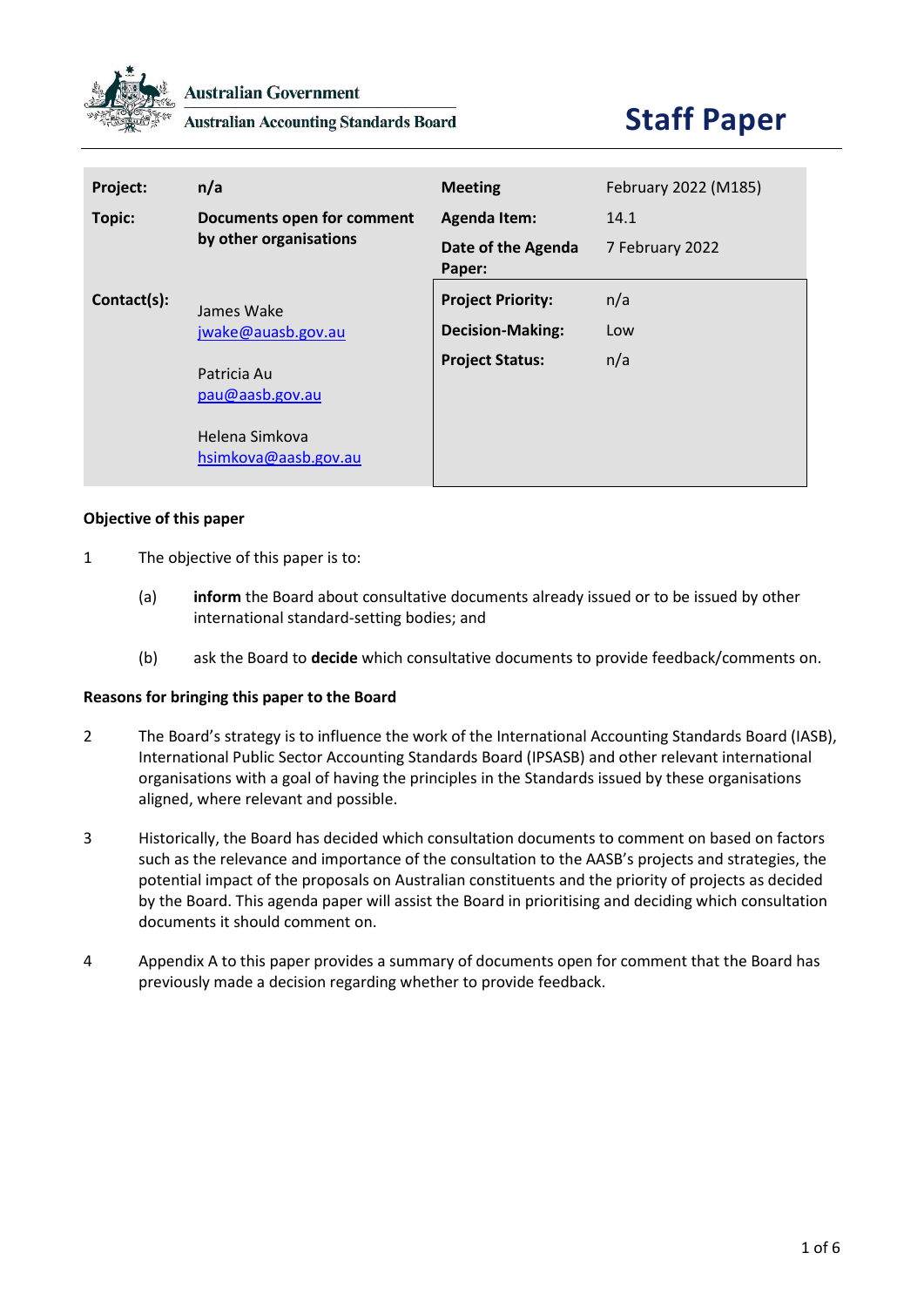### **Current IASB documents open for comment – decision needed from the Board as to whether to comment or to take other action**

| Originating<br>organisation | <b>Document</b> | Date of<br>release | <b>AOSSG</b><br>input | <b>Comments</b><br>due | <b>Staff recommendation for AASB approach</b> |
|-----------------------------|-----------------|--------------------|-----------------------|------------------------|-----------------------------------------------|
|                             | n/a             |                    |                       |                        |                                               |
|                             |                 |                    |                       |                        |                                               |

**IFRS Interpretation Committee's Tentative Agenda Decisions currently open for comment – decision needed from the Board as to whether to comment or to take other action**

| <b>Originating</b> | <b>Document</b>                                                                                               | Date of                | <b>AOSSG</b> | <b>Comments</b>    | <b>Staff recommendation for AASB approach</b>                                                                                                                                                                                                                                                                                                                                                                                                                                                                                                                                                                                                                                                                                                                                                                                                                                                                                                                                                                                                     |
|--------------------|---------------------------------------------------------------------------------------------------------------|------------------------|--------------|--------------------|---------------------------------------------------------------------------------------------------------------------------------------------------------------------------------------------------------------------------------------------------------------------------------------------------------------------------------------------------------------------------------------------------------------------------------------------------------------------------------------------------------------------------------------------------------------------------------------------------------------------------------------------------------------------------------------------------------------------------------------------------------------------------------------------------------------------------------------------------------------------------------------------------------------------------------------------------------------------------------------------------------------------------------------------------|
| organisation       |                                                                                                               | release                | input        | due                |                                                                                                                                                                                                                                                                                                                                                                                                                                                                                                                                                                                                                                                                                                                                                                                                                                                                                                                                                                                                                                                   |
| <b>IFRS IC</b>     | Tentative Agenda<br>Decision: <i>Principal</i><br>versus Agent:<br><b>Software Reseller</b><br><b>IFRS 15</b> | 30<br>November<br>2021 | N/A          | 8 February<br>2022 | The IFRS IC received a request asking whether, in applying IFRS 15<br>Revenue from Contracts with Customers, a reseller of software licences is<br>a principal or agent. In the fact pattern described in the request:<br>a. the reseller has a distribution agreement with a software<br>manufacturer that:<br>gives the reseller the right to sell the manufacturer's<br>standard software licences to customers;<br>ii.<br>requires the reseller to provide pre-sales advice to each<br>customer; and<br>iii.<br>provides the reseller with discretion in pricing the<br>software licences for sale to customers.<br>b. the nature of the pre-sales advice varies depending on the<br>customer's needs. If the customer decides:<br>not to purchase software licences, it pays nothing. The<br>i.<br>reseller and the customer do not enter into an<br>agreement.<br>ii.<br>to purchase a specified type and number of software<br>licences, the reseller negotiates the selling price with the<br>customer, places an order with the software |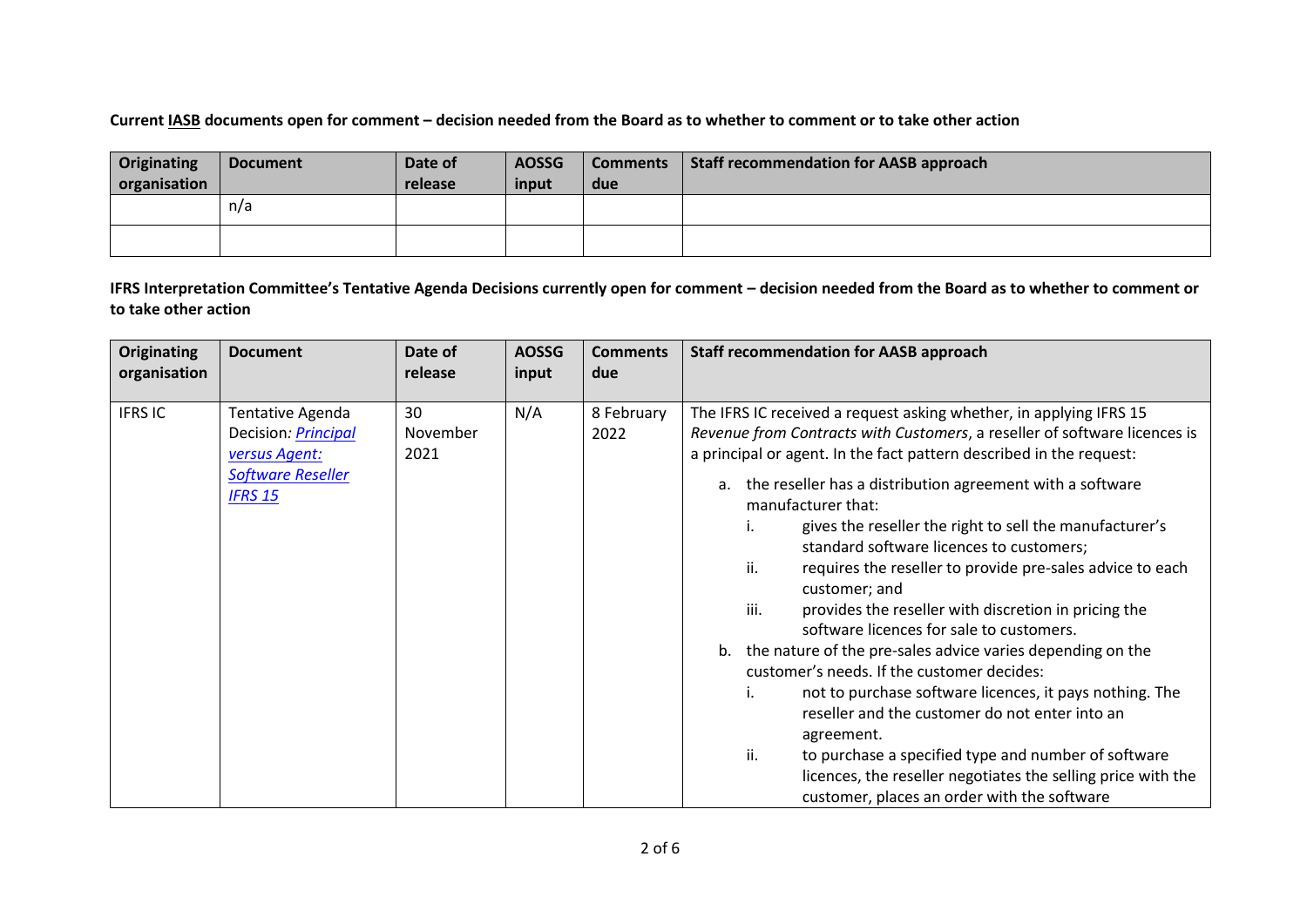| organisation |         |       |     | <b>Staff recommendation for AASB approach</b>                                                                                                                                                                                                                                                                                                                                                                                                                                                                                                                                                                                                                                                                                                                                                                                                                                                                                                                                                                                                                                                                                                                             |
|--------------|---------|-------|-----|---------------------------------------------------------------------------------------------------------------------------------------------------------------------------------------------------------------------------------------------------------------------------------------------------------------------------------------------------------------------------------------------------------------------------------------------------------------------------------------------------------------------------------------------------------------------------------------------------------------------------------------------------------------------------------------------------------------------------------------------------------------------------------------------------------------------------------------------------------------------------------------------------------------------------------------------------------------------------------------------------------------------------------------------------------------------------------------------------------------------------------------------------------------------------|
|              | release | input | due |                                                                                                                                                                                                                                                                                                                                                                                                                                                                                                                                                                                                                                                                                                                                                                                                                                                                                                                                                                                                                                                                                                                                                                           |
|              |         |       |     | manufacturer on behalf of the customer (and pays the<br>manufacturer), and invoices the customer for the agreed<br>price.<br>c. the software manufacturer provides the customer with the<br>software licences ordered-issued in the customer's name-via a<br>software portal and with the key necessary for activation. The<br>software manufacturer and the customer enter into an<br>agreement specifying the customer's right to use the software, a<br>warranty covering the software's functionality and the term of<br>the licence.<br>d. if the reseller advises the customer to order an incorrect type or<br>number of software licences (that fails to meet the customer's<br>needs), the customer may not accept the licences. The reseller is<br>unable to return unaccepted licences to the software<br>manufacturer or sell them to another customer.<br>The IFRS IC concluded that the principles and requirements in IFRS 15<br>provide an adequate basis for a reseller to determine whether-in the<br>fact pattern described in the request-it is a principal or agent for the<br>standard software licences provided to a customer. In particular, the |
|              |         |       |     | IFRS IC observed that the conclusion as to whether the reseller is a<br>principal or agent depends on the specific facts and circumstances,<br>including the terms and conditions of the relevant contracts.                                                                                                                                                                                                                                                                                                                                                                                                                                                                                                                                                                                                                                                                                                                                                                                                                                                                                                                                                              |
|              |         |       |     | Staff agree with the IFRS IC conclusion and therefore recommend not<br>commenting.                                                                                                                                                                                                                                                                                                                                                                                                                                                                                                                                                                                                                                                                                                                                                                                                                                                                                                                                                                                                                                                                                        |
|              |         |       |     | Q3 Does the Board agree with the staff recommendation, not to<br>comment on the Tentative Agenda Decision Principal versus Agent:<br><b>Software Reseller IFRS 15?</b>                                                                                                                                                                                                                                                                                                                                                                                                                                                                                                                                                                                                                                                                                                                                                                                                                                                                                                                                                                                                    |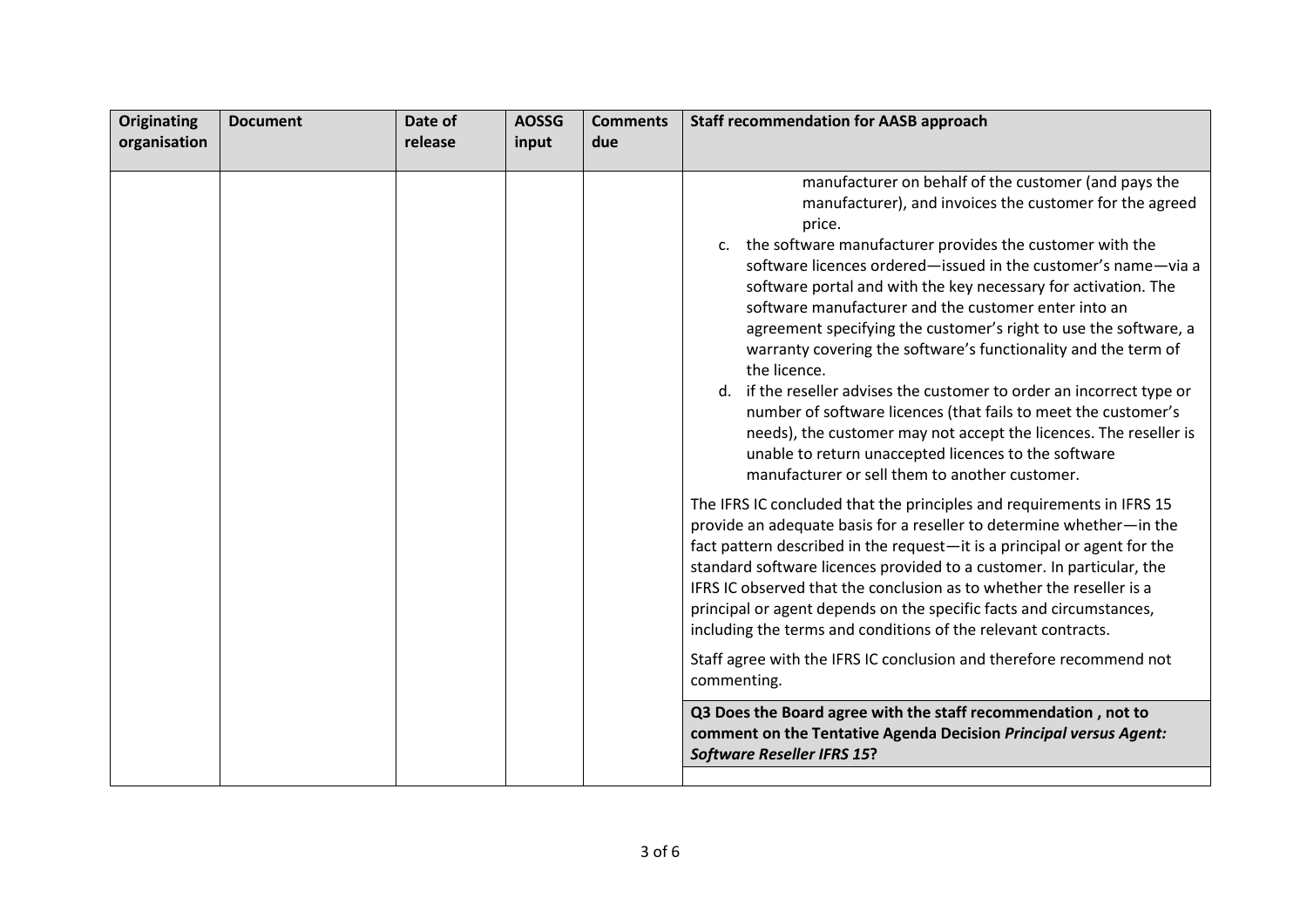## **Forthcoming documents for comment – decision needed from the Board as to whether to comment or to take other action**

| <b>Originating</b><br>organisation | <b>Document</b> | <b>Expected</b><br>date of<br>release | <b>Comments</b><br>due | <b>Staff recommendation for AASB approach</b> |
|------------------------------------|-----------------|---------------------------------------|------------------------|-----------------------------------------------|
|                                    | n/a             |                                       |                        |                                               |
|                                    |                 |                                       |                        |                                               |
|                                    |                 |                                       |                        |                                               |
|                                    |                 |                                       |                        |                                               |
|                                    |                 |                                       |                        |                                               |
|                                    |                 |                                       |                        |                                               |
|                                    |                 |                                       |                        |                                               |
|                                    |                 |                                       |                        |                                               |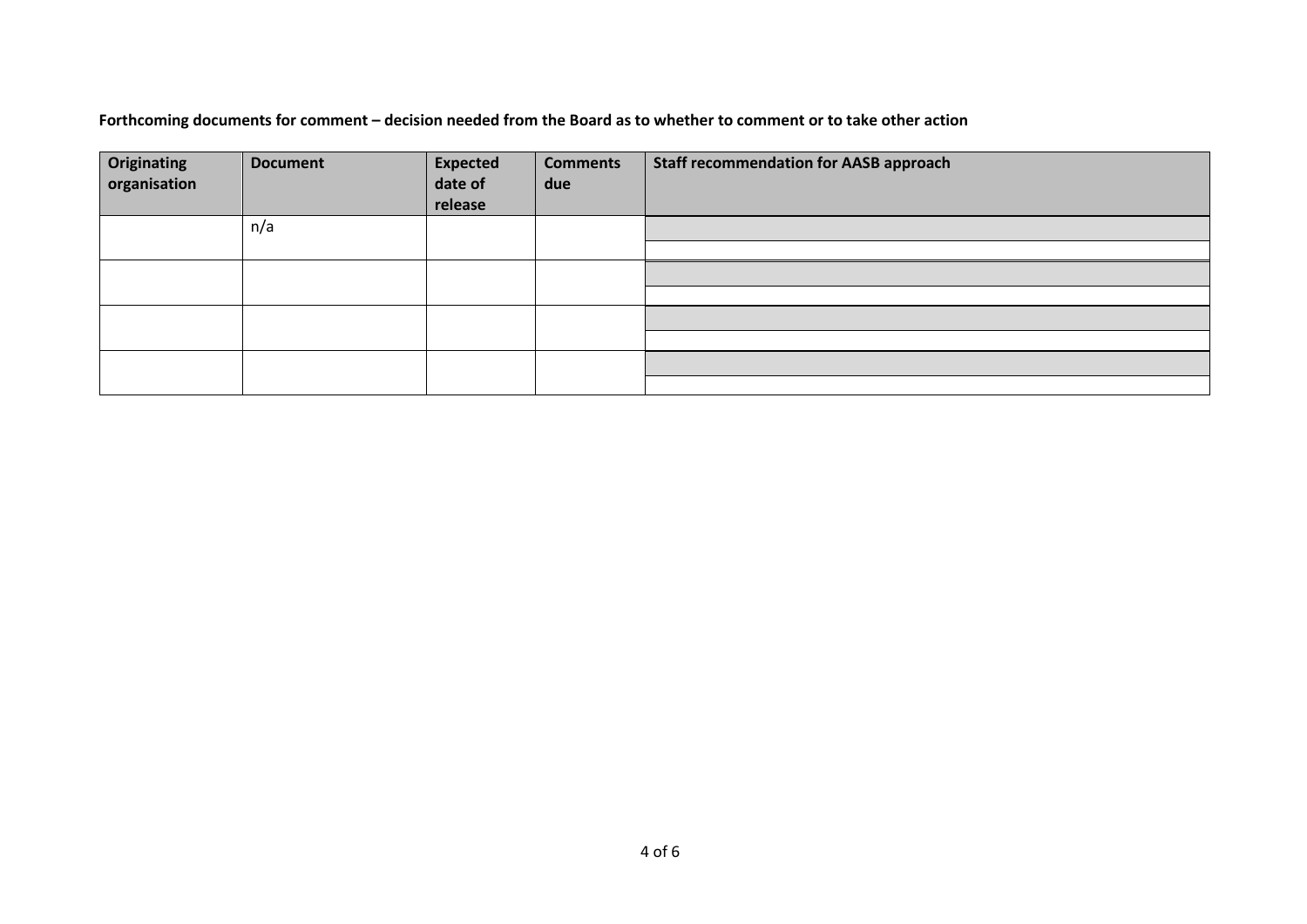## **Appendix A Current and forthcoming documents open for comment – decisions already made by the Board at previous meetings**

| <b>Originating</b><br>organisation | <b>Document</b>                                                                                                                                     | Date of<br>release  | <b>Comments</b><br>due | <b>Summary</b>                                                                                                                                                                                                                                                                                                                                                              |
|------------------------------------|-----------------------------------------------------------------------------------------------------------------------------------------------------|---------------------|------------------------|-----------------------------------------------------------------------------------------------------------------------------------------------------------------------------------------------------------------------------------------------------------------------------------------------------------------------------------------------------------------------------|
| <b>IASB</b>                        | Exposure Draft ED/2021/9<br><b>Non-current Liabilities with</b><br><b>Covenants</b>                                                                 | 9 Nov 2021          | 21 March 2022          | ED/2021/9 proposed to amend IAS 1 Presentation of Financial<br>Statements in response to new information provided by respondents<br>to the tentative Agenda Decision Classification of Debt with<br>Covenants as Current or Non-current.<br>At the November Board meeting, the Board decided to collect<br>feedback and prepare a submission letter to IASB. The summary of |
|                                    |                                                                                                                                                     |                     |                        | feedback from outreach activities and staff recommendations are to<br>be discussed under agenda item 7.                                                                                                                                                                                                                                                                     |
| <b>IASB</b>                        | Exposure Draft ED/2021/10<br><b>Supplier Finance</b><br><b>Arrangements</b>                                                                         | 10 November<br>2021 | 28 March 2022          | IASB ED/2021/10 proposes disclosure-only amendments to IAS<br>7 Statement of Cash Flows and IFRS 7 Financial Instruments:<br>Disclosures.                                                                                                                                                                                                                                   |
|                                    |                                                                                                                                                     |                     |                        | The proposed amendments are intended to complement the existing<br>requirements in IFRS Standards that apply to supplier finance<br>arrangements and would require an entity to disclose information to<br>enable users of financial statements to assess the effects of the<br>entity's supplier finance arrangements on its liabilities and cash flows.                   |
|                                    |                                                                                                                                                     |                     |                        | At the November Board meeting, the Board decided to collect<br>feedback and prepare a submission to the IASB. The summary of<br>feedback from outreach activities and staff recommendations are to<br>be discussed under agenda item 12.                                                                                                                                    |
| <b>IPSASB</b>                      | ED 81 Conceptual Framework<br>Update: Chapter 3,<br><b>Qualitative Characteristics</b><br>and Chapter 5, Elements in<br><b>Financial Statements</b> | February<br>2022    | 31 May 2022            | ED81 proposes limited updates to Chapter 3 Qualitative<br>Characteristics and Chapter 5 Elements in Financial Statements of the<br>IPSASB's Conceptual Framework to align with the IASB's Revised<br>Conceptual Framework (RCF). ED 81 proposes to align the following<br>concepts in the RCF: materiality, prudence, unit of account and<br>executory contracts.           |